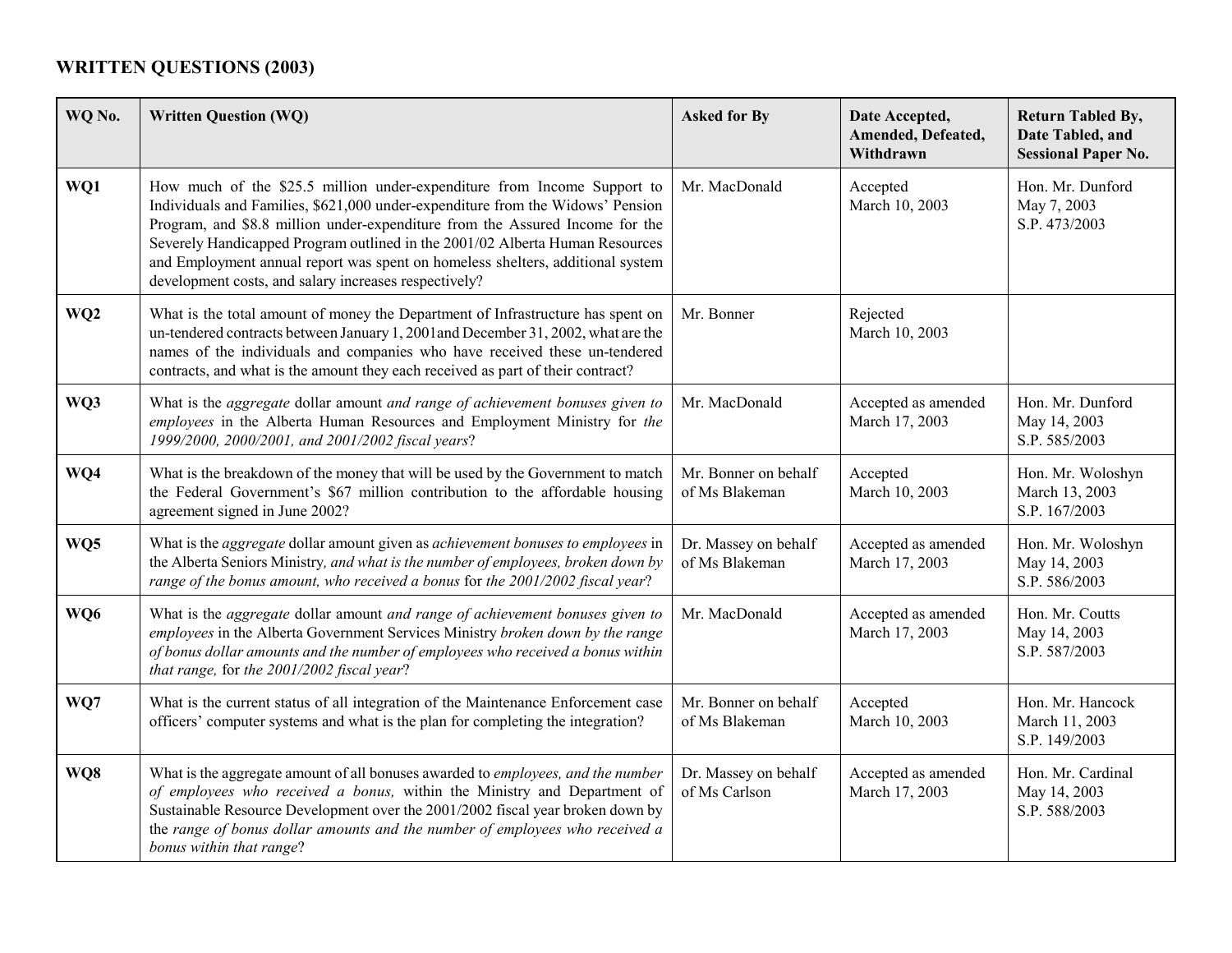| WQ No.      | <b>Written Question (WQ)</b>                                                                                                                                                                                                                                                                                                                | <b>Asked for By</b>                    | Date Accepted,<br>Amended, Defeated,<br>Withdrawn | <b>Return Tabled By,</b><br>Date Tabled, and<br><b>Sessional Paper No.</b> |
|-------------|---------------------------------------------------------------------------------------------------------------------------------------------------------------------------------------------------------------------------------------------------------------------------------------------------------------------------------------------|----------------------------------------|---------------------------------------------------|----------------------------------------------------------------------------|
| WQ9         | What were the total operational costs of the following committees: Review<br>Committee on Outcomes, MLA Committee on Lifelong Learning, and MLA<br>Post-Secondary Funding Review Committee?                                                                                                                                                 | Dr. Massey                             | Accepted as amended<br>March 17, 2003             | Hon. Dr. Oberg<br>May 13, 2003<br>S.P. 544/2003                            |
| <b>WQ10</b> | What is the aggregate amount of all bonuses awarded to employees, and the number<br>of employees who received a bonus, within the Ministry and Department of<br>Environment over the 2001/2002 fiscal year broken down by the range of bonus<br>dollar amounts and the number of employees who received a bonus within that<br>range?       | Dr. Massey on behalf<br>of Ms Carlson  | Accepted as amended<br>March 17, 2003             | Hon. Dr. Taylor<br>May 14, 2003<br>S.P. 589/2003                           |
| <b>WQ11</b> | What is the aggregate amount of all bonuses awarded to employees, and the number<br>of employees who received a bonus, within the Ministry and Department of<br>Transportation over the 2001/2002 fiscal year broken down by the range of bonus<br>dollar amounts and the number of employees who received a bonus within that<br>range?    | Ms Carlson on behalf<br>of Mr. Bonner  | Accepted as amended<br>April 14, 2003             | Hon. Mr. Stelmach<br>May 14, 2003<br>S.P. 590/2003                         |
| <b>WQ12</b> | What is the aggregate amount of all bonuses awarded to employees, and the number<br>of employees who received a bonus, within the Ministry and Department of<br>Municipal Affairs over the 2001/2002 fiscal year broken down by the range of bonus<br>dollar amounts and the number of employees who received a bonus within that<br>range? | Ms Carlson on behalf<br>of Mr. Bonner  | Accepted as amended<br>April 14, 2003             | Hon. Mr. Boutilier<br>May 14, 2003<br>S.P. 591/2003                        |
| <b>WQ13</b> | What were the total sales numbers, broken down by individual game, for the sports<br>lottery products Pro Line, Over/Under, and Point Spread, for the calendar years 2000<br>through 2002 inclusive?                                                                                                                                        | Dr. Massey on behalf<br>of Ms Blakeman | Accepted<br>April 28, 2003                        | Hon. Mr. Stevens<br>May 14, 2003<br>S.P. 596/2003                          |
| <b>WQ14</b> | What was the total payout to customers in the form of winnings from tickets<br>purchased, broken down individually by game, from the sports lottery products Pro<br>Line, Over/Under, and Point Spread, for the fiscal years 1999-2000 to 2001-2002<br>inclusive?                                                                           | Dr. Massey on behalf<br>of Ms Blakeman | Accepted<br>April 28, 2003                        | Hon. Mr. Stevens<br>May 14, 2003<br>S.P. 596/2003                          |
| <b>WQ15</b> | Why has the number of pheasants released under a lease agreement between the<br>Brooks Pheasant Hatchery and the Pheasants Unlimited, administered by the<br>Department of Infrastructure, not met the 15,000 pheasant release requirement, what<br>are the terms of the lease agreement, and what happens when the lease expires?          | Dr. Taft on behalf of<br>Dr. Nicol     | Accepted<br>November 24, 2003                     | Hon. Mr. Lund<br>February 25, 2004<br>S.P. 64/2004                         |
| <b>WQ16</b> | What was the total dollar amount allocated from the Department of Agriculture,<br>Food and Rural Development to applied research and forage associations, broken<br>down by the amount given to each association, for the fiscal year 2002-2003?                                                                                            | Dr. Nicol                              |                                                   |                                                                            |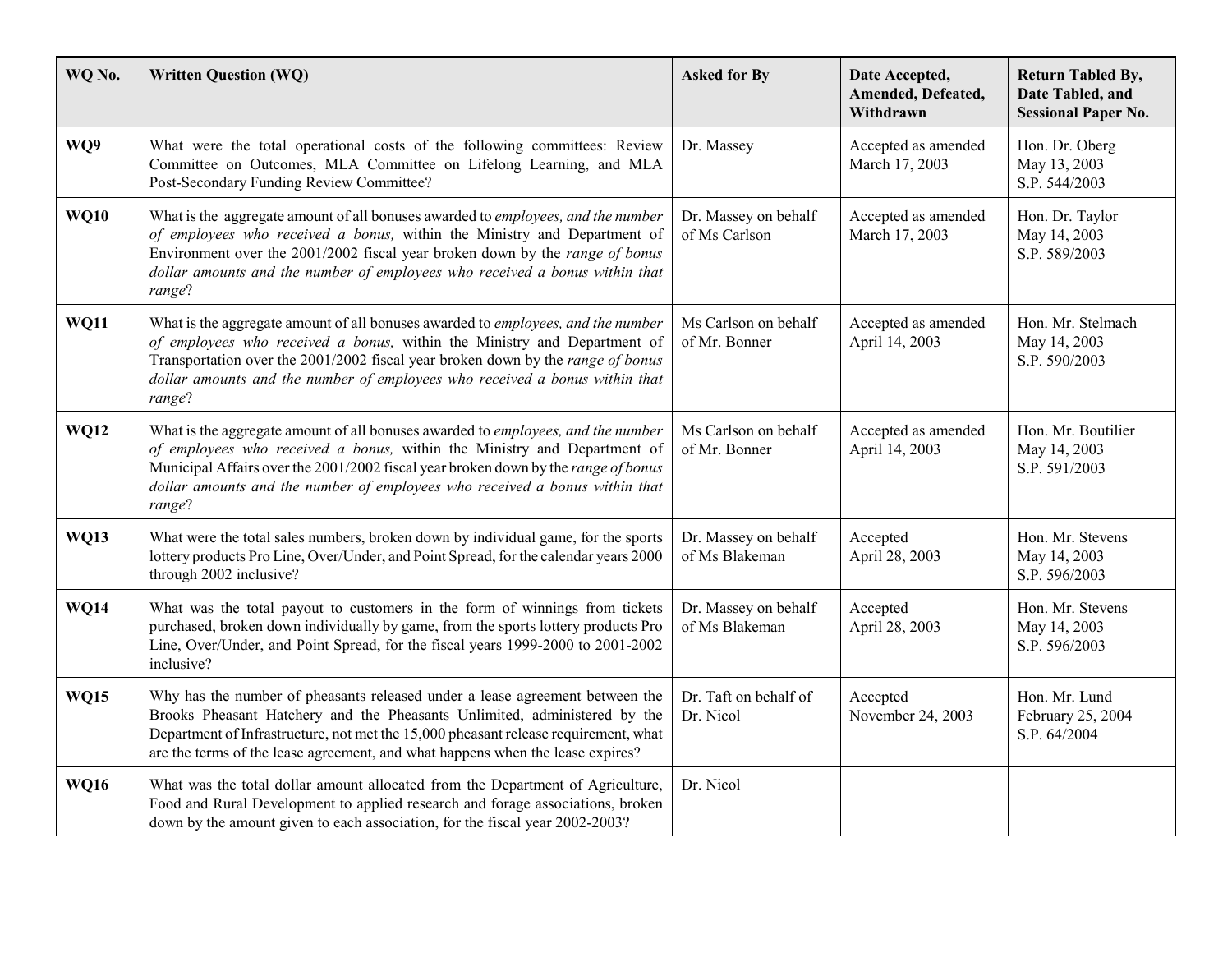| WQ No.      | <b>Written Question (WQ)</b>                                                                                                                                                                                                                                                                                         | <b>Asked for By</b> | Date Accepted,<br>Amended, Defeated,<br>Withdrawn | <b>Return Tabled By,</b><br>Date Tabled, and<br><b>Sessional Paper No.</b> |
|-------------|----------------------------------------------------------------------------------------------------------------------------------------------------------------------------------------------------------------------------------------------------------------------------------------------------------------------|---------------------|---------------------------------------------------|----------------------------------------------------------------------------|
| <b>WQ17</b> | What were the total costs of division and branch restructuring initiatives within the<br>Department of Agriculture, Food and Rural Development, broken down by initiative,<br>for the fiscal year 2002-2003?                                                                                                         | Dr. Nicol           |                                                   |                                                                            |
| <b>WQ18</b> | What was the total dollar amount spent on information technology initiatives within<br>the Department of Agriculture, Food and Rural Development, broken down by<br>initiative, for the fiscal year 2002-2003?                                                                                                       | Dr. Nicol           |                                                   |                                                                            |
| <b>WQ19</b> | In which correctional facilities has the Department of the Solicitor General<br>implemented the recommendations listed in the fatality inquiry of Reginald Grant<br>McLeod for the prevention of drug-related deaths in all of Alberta's correctional<br>facilities?                                                 | Ms Blakeman         |                                                   |                                                                            |
| <b>WQ20</b> | When will the Department of Justice be establishing statistical measures to determine<br>the number of grandparents that apply to the courts for access rights to their<br>grandchildren; the number that are successful when applying for access; and the<br>number that are unsuccessful when applying for access? | Ms Blakeman         |                                                   |                                                                            |
| <b>WQ21</b> | What was the total amount of royalty tax deductions for the 2002-2003 fiscal year?                                                                                                                                                                                                                                   | Dr. Nicol           |                                                   |                                                                            |
| <b>WQ22</b> | What is the projected total amount of royalty tax deductions for the 2003-2004 fiscal<br>year?                                                                                                                                                                                                                       | Dr. Nicol           |                                                   |                                                                            |
| <b>WQ23</b> | What is the total dollar amount, broken down by transaction, of funds transferred<br>into and out of the Alberta Fiscal Stability Fund between April 1, 2003 and<br>November 6, 2003?                                                                                                                                | Dr. Nicol           |                                                   |                                                                            |
| <b>WQ24</b> | What is the total dollar amount, broken down by transaction, of funds transferred<br>into and out of the Capital Plan between April 1, 2003 and November 6, 2003?                                                                                                                                                    | Dr. Nicol           |                                                   |                                                                            |
| <b>WQ25</b> | By how much, in dollars, have royalties been reduced under the Enhanced Recovery<br>of Oil Royalty Reduction Regulation?                                                                                                                                                                                             | Mr. MacDonald       |                                                   |                                                                            |
| <b>WQ26</b> | What is the current status of the Government's review of land tenure and royalty<br>regimes with respect to coalbed methane, including but not limited to any proposed<br>rules, regulations and amendments?                                                                                                         | Mr. MacDonald       |                                                   |                                                                            |
| <b>WQ27</b> | What public consultation on coalbed methane development in Alberta is currently<br>underway?                                                                                                                                                                                                                         | Mr. MacDonald       |                                                   |                                                                            |
| <b>WQ28</b> | How many oil and gas companies are eligible for royalty deductions under the<br>Enhanced Recovery of Oil Royalty Reduction Regulation?                                                                                                                                                                               | Mr. MacDonald       |                                                   |                                                                            |